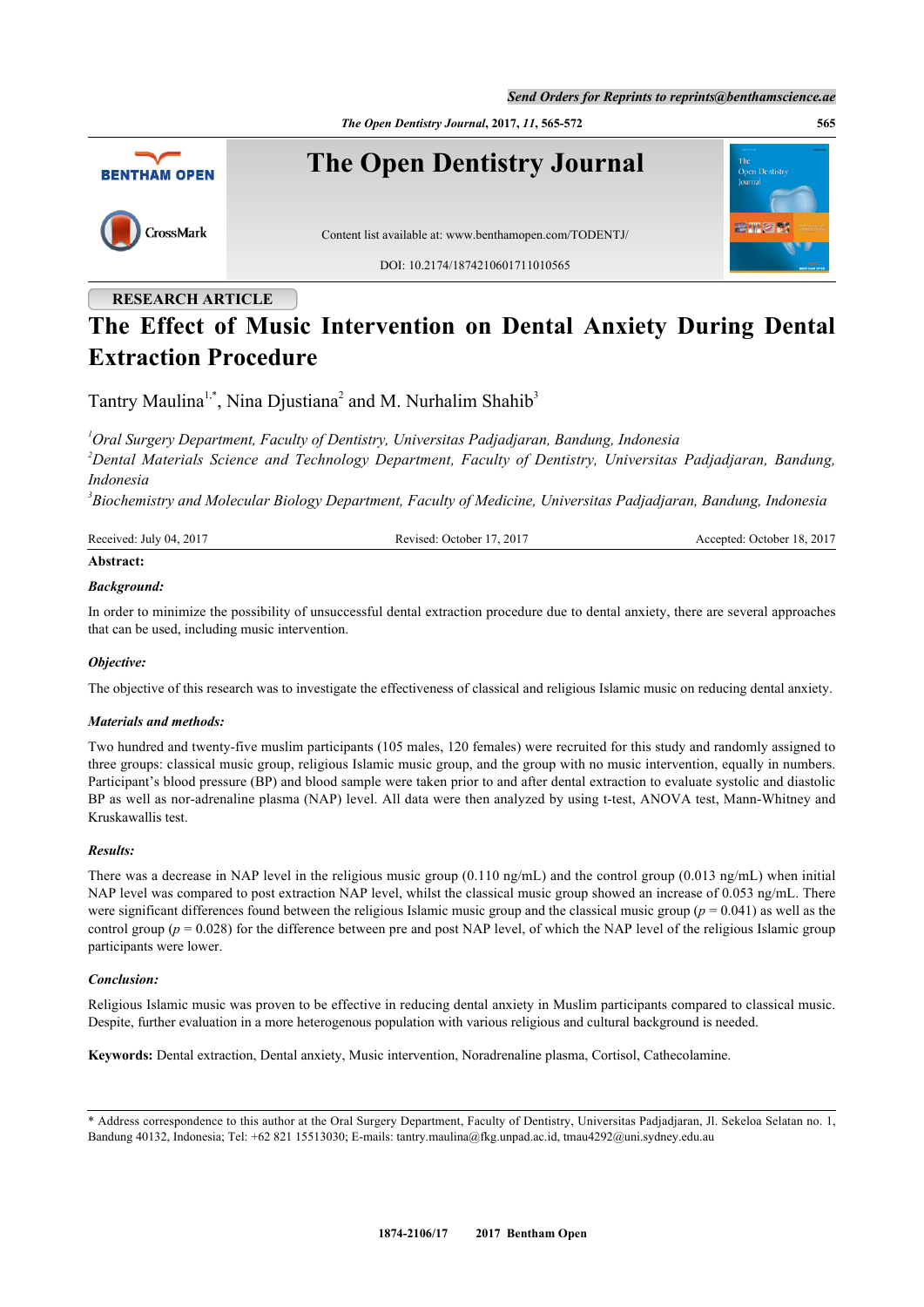#### **1. INTRODUCTION**

Dental extraction has been identified as one of dental treatments that has the potential to induce dental anxiety. This might be possible due to the administration of local anaesthesia which involved the usage of a syringe. A study about dental anxiety prior to surgical tooth extraction which involved 164 Oral Surgical Patients in Pacific Dental College, India showed that 35.5% of these patients experienced fear of injection [\[1](#page-5-0)] which is one of the factor that can lead to the development of dental anxiety. Dental anxiety that might arise during dental extraction procedure can complicate the procedure as well as minimizing the possibilities of having a successful procedure. As patients with dental anxiety are most likely to avoid dental procedures [[2](#page-5-1) - [4\]](#page-5-2).

Dental anxiety can be defined as a state where an individual is evoked and prepared for something to happen, with a non-specific feeling of apprehension, associated with abnormal conditions [[5](#page-6-0)]. The etiology of dental anxiety can be attributed to traumatic or painful dental experiences as well as fearful attitudes learnt from dentally anxious family member [[6\]](#page-6-1). Based on the origin and main sources of fear, dental anxiety patients can be categorized into four groups: the ones that are anxious about a spesific stimuli, the ones that are distrustful of dental clinicians, the ones that are generally anxious about most things, and the ones that are frighten that medical emergencies might occur during their dental treatment [\[7](#page-6-2)].

Regardless of the classification of dental anxiety, patient with dental anxiety will show some refusal symptoms during treatment. These refusal symptoms of anxiety, can be classified into physiological symptoms, behavioural symptoms, cognitive symptoms, and emotional symptoms [[8](#page-6-3)]. Among these symptoms, the physiological symptoms, such as dyspnea, hyperventilation, tachycardi, hypertension, increased respiration rate, nausea, and vomiting, are the most potential symptoms that might attribute to the failure of the treatment [\[8](#page-6-3)]. These symptoms are the manifestation of the secretion of stress hormones such as cortisol, and cathecolamine (noradrenaline and adrenaline) [[9\]](#page-6-4). Whilst cortisol is known as the stress hormone that is released as a response to anxiety in a long term, cathecolamines are the stress hormones that are released during short term anxiety [\[10](#page-6-5)]. As the anxiety during dental treatment falls into a category of a short term anxiety, the measurement of noradrenaline plasma level can be used as dental anxiety indicator.

In order to minimize the potentials of these symptoms to occur and failing dental procedure, dental practitioners have been trying to apply intervention methods that are expected to reduce dental anxiety level, namely hypnodontic, sedation, and sound therapy. The usage of sound or music as a theurapeutic tool has been known for quite sometime. One of the most used music genres in the medicine field is classical music. Due to its calming and soothing tempo, classical music has been well known for its efficacy in reducing anxiety [[11](#page-6-6) - [13\]](#page-6-7). Aside from classical music, another type of sound or music that has been used to decrease anxiety as well as depression is religious Islamic music or the rythmic Quranic recitation [[14,](#page-6-8) [15\]](#page-6-9).

Despite of the study results that revealed the effectiveness of music in reducing anxiety [\[16,](#page-6-10) [17](#page-6-11)], there were study results that revealed just the opposite [\[18](#page-6-12), [19](#page-6-13)]. Therefore, based on these contradictive previous study results, the aim of this study was to investigate the effectiveness of classical music compared to religious Islamic Music in decreasing dental anxiety during dental extraction. The present study used systolic and diastolic blood pressure measurement as well as nordrenaline plasma level as anxiety indicators and analyzed these indicators statistically in order to reveal the expected reduction in dental anxiety.

# **2. METHODOLOGY**

Two hundred and twenty-five participants (105 male, 120 females; aged 18-45 years old) who came to the Exodontia Clinic of Faculty of Dentistry, Universitas Padjadjaran, Bandung, Indonesia to have dental extraction, were recruited for this study. Prior to the start of the study, an ethical clearance was obtained from the Profession and Research Ethics Committee of Medical Committee Faculty of Dentistry Dental Hospital Padjadjaran University (ethical clearance number:62/H6.28/RSGM/PL/2016). As required, procedures and ethical aspect of the current research has been conducted in full accordance with the World Medical Association Declaration of Helsinki and that all participants gave their written consent for their participation in the current study and the usage of any of their photograph(s), that was taken during the study that was related to the study procedure, in all possible publication related to the study.

Recruited participants were divided into three groups randomly. The first group was the control group, where no music intervention was given; the second group was the classical group, where the participants listened to classical music during tooth extraction procedure; and the third group was the Islamic music group, the participants of which listened to Islamic music during tooth extraction. Each group consisted of 75 participants that were randomly assigned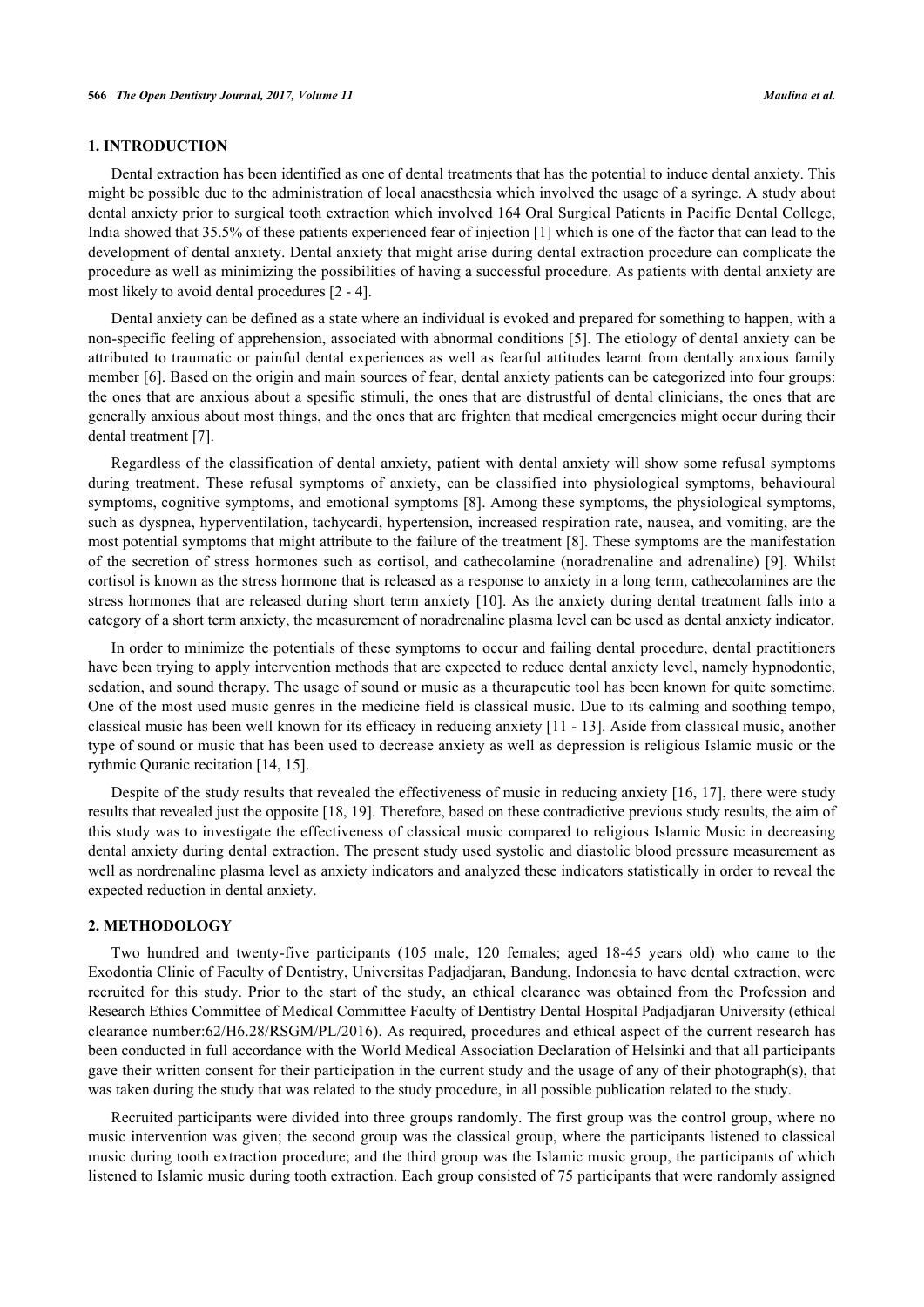by the field researcher (TM). Prior to the experiment, all participants were asked to fill out the Modified-Modified Dental Anxiety Scale (MDAS) (Apendix 1). This particular questionnaire is a modification from the Modified Dental Anxiety Scale (M-MDAS). The questions in the questionnaire have been modified to address dental anxiety that is specifically related to tooth extraction procedure. The questionnaire has been validated prior to the usage in this study.

The M-MDAS questionnaire was used as a filtering tool in order to objectively screened anxious participants. Only participants with a score between 10-18 can be included in this study. Ten was chosen as the baseline score, which meant that the participant is classified as anxious (slightly anxious), whilst 18 was chosen because it is the maximum score for someone to be classified as fairly anxious. Those with a score of 19 or beyond were considered as highly anxious (phobic) dental patients and therefore, were excluded from this study. Another inclusion criterions for participants were: ages between 18-45 years old, had an upper first molar teeth that satisfies the extraction criterion, never had tooth extraction prior to the current one, had a systolic blood pressure within the range of 110-120 mmHg and diastolic blood pressure within the 70-80 mmHg range, and willing to participate in this study. At the time of experiment, all participants were Muslim participants. There were no participants from another religious beliefs as the investigation was focused on an intra belief effect before investigating the effect on two different beliefs. As for participants who were pregnant, presented cardiovasculair abnormalities, had a psychological-anxiety related disorder, illiterate, and had listening abnormalities were excluded from the study. Eligible participants were then informed about the procedure, and once the participant signed the informed consent, the field researcher took a closed envelope that contained the name of the group of which the participant were allocated to.

There were two types of music that were used in this study. The first one was classical music, and the second one was religious Islamic music. Both types had 60-70 beats per minute with a frequency between 750 – 3000 Hz. The tittle of the classical music used was Molto Allegro by Mozart, whilst the religious Islamic music used were songs sang by Malaysian vocal group named Raihan. All participants listened to the music through an ear phone that was connected to a digital music player. In order to avoid any bias, the extraction operator was not informed about the type of music listened by the participant. After participant were seated, the first blood pressure measurement were taken by using a digital blood pressure monitor from Omron (OMRON HEM-8172, JAPAN). After blood presure measurement was completed, a trained nurse then took the first blood sample from the fossa cubitus as much as 2 ml for noradrenaline plasma level measurement. Noadrenaline plasma (NAP) level was measured by using Enzyme-linked immunosorbent assay (ELISA) technique.

For those who were allocated to the first group (control group), the next procedure was the act of local anaesthesia, followed by the dental extraction procedure. Whilst for those who were in the second and third group, the next step was to listen to the music. Five minutes after the music was listened by the participant, the act of local anaesthesia was performed followed by the extraction procedure. All local anesthesia injection as well as tooth extraction was performed by one operator. After the extraction procedure was completed, all participants from all groups were assigned to the second blood pressure measurement. Another blood sample was then drawn for the second time by the same nurse. The blood sample were then analyzed by using the ELISA technique to reveal the value of the nor-adrenaline plasma level. The data gained from this study were analyzed by using t-Test and Analysis of Variance (ANOVA) if the data are normally distributed. If the data are not normally distributed, the tests used were the Mann-Whitney test and the Kruskawallis test. As all participants were eligible and completed the study, all data were able to be gained and analyzed by the previously mentioned statistical analysis. All statistical analysis was performed by using SPSS version 22 (IBM, USA).

#### **3. RESULTS**

The participants of this study consist of 225 participants who were at least 18 years of age. The youngest participant was in the religious Islamic group whilst the eldest is in the classical music group. Age is one of the factor that is highly considered in this study considering that dental anxiety tends to decrease along with increased age[[20\]](#page-6-14). The demographical characteristics that consists of age, gender, and educational attainment of the participants is listed in Table **[1](#page-2-0)** whilst the total mean score for M-MDAS score for each group are illustrated in Table **[2](#page-3-0)**.

<span id="page-2-0"></span>**Table 1. Participants' demographical distribution for each group.**

|        | <b>Classical Group</b> | <b>Religious Group</b> | <b>Control Group</b> |
|--------|------------------------|------------------------|----------------------|
| Gender |                        |                        |                      |
| Male   | ້                      | 39                     | -                    |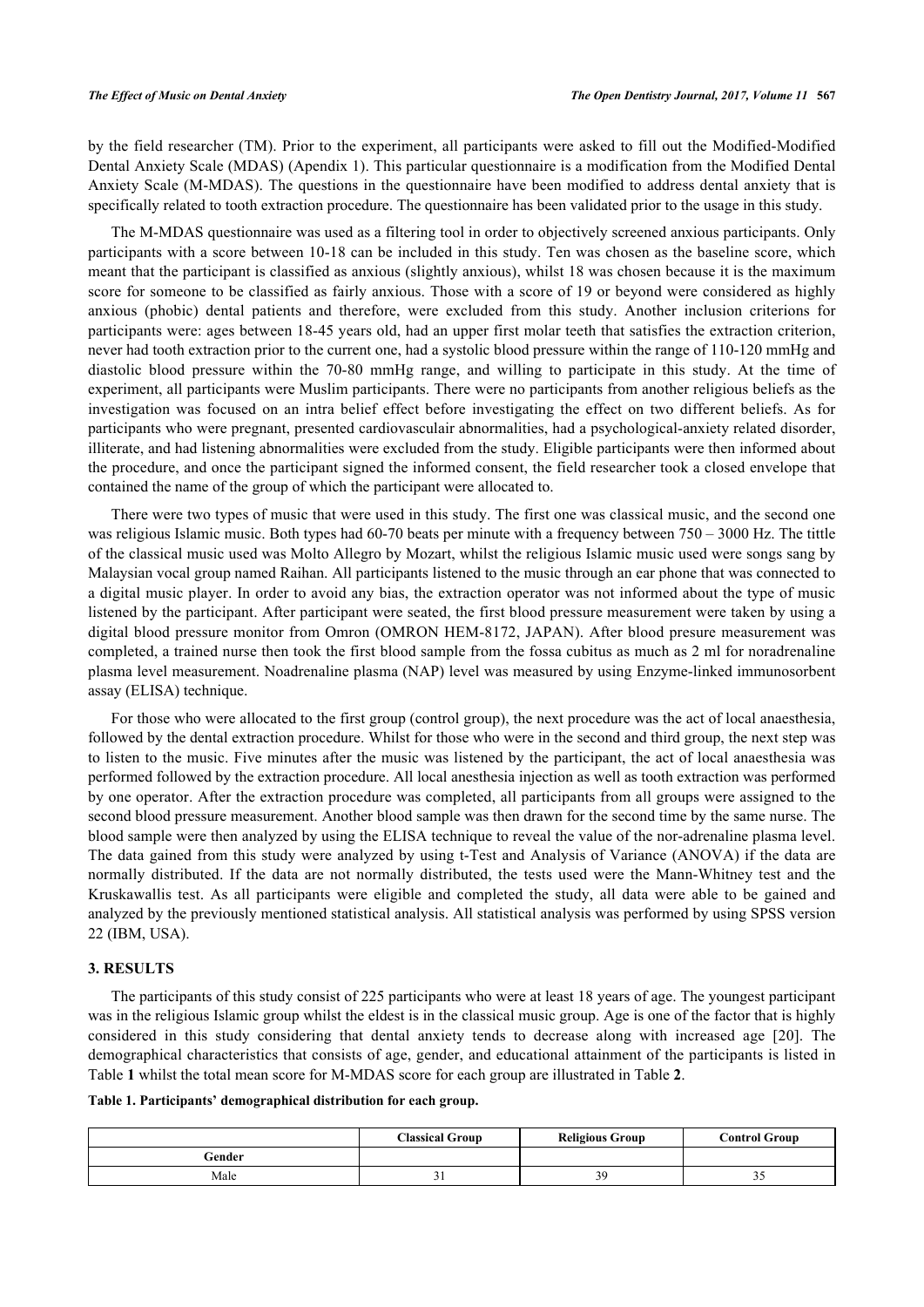#### **568** *The Open Dentistry Journal, 2017, Volume 11 Maulina et al.*

| (Table 1) contd               |                        |                        |                      |
|-------------------------------|------------------------|------------------------|----------------------|
|                               | <b>Classical Group</b> | <b>Religious Group</b> | <b>Control Group</b> |
| Gender                        |                        |                        |                      |
| Female                        | 44                     | 36                     | 40                   |
| Age (Mean Value)              | 33.56 years old        | 32,34 years old        | 28,5 years old       |
| <b>Educational Attainment</b> |                        |                        |                      |
| High School                   |                        | 60                     | 65                   |
| College / University          | 18                     |                        | 10                   |

<span id="page-3-0"></span>

|  | Table 2. Modified - Modified Dental Anxiety Score (M-MDAS) total mean score for each group. |  |  |  |
|--|---------------------------------------------------------------------------------------------|--|--|--|
|  |                                                                                             |  |  |  |

| <b>Ouestions</b>  | <b>First Group</b><br>(Control Group) | <b>Second Group</b><br>(Classical Music) | <b>Third Group</b><br>(Religious Islamic Music) |
|-------------------|---------------------------------------|------------------------------------------|-------------------------------------------------|
| Ouestion number 1 | 2.85                                  | 2.75                                     | 2.70                                            |
| Ouestion number 2 | 2.75                                  | 2.50                                     | 2.85                                            |
| Ouestion number 3 | 3.50                                  | 3.10                                     | 2.90                                            |
| Ouestion number 4 | 3.20                                  | 3.30                                     | 3.50                                            |
| Ouestion number 5 | 3.70                                  | 3.55                                     | 3.45                                            |
| Total mean score  | 16                                    | 15.20                                    | 15.40                                           |

An evaluation of the NAP level consisted of a comparison between the NAP level prior to the extraction and the NAP level after the extraction for all groups (Fig. **[1](#page-3-1)**). The NAP level in classical group, showed an increase of 0.053 ng/mL, whilst the NAP level of the participants in the religious Islamic group showed a decrease of 0.110 ng/mL, and the NAP level of the control group showed a decrease of 0.013 ng/mL. A statistical analysis was then performed on these data. Since the data were normally distributed, an ANOVA test was performed to test the difference between post extraction NAP level and the initial NAP level between each group, whilst the Kruskalwallis test was performed on the post-extraction NAP level between each group. There was a significant difference between the classical music group and the religious Islamic music group ( $p = 0.041$ ) as well as between religious Islamic group and control group ( $p =$ 0.028) for the difference between pre and post NAP level as well as the post-extraction noradrenaline plasma value  $(p=0.032)$ .

<span id="page-3-1"></span>

**Fig. (1).** The pre and post-extraction comparison of the noradrenalin plasma (NAP) level between Classical music group, Religious Islamic music group, and Control Group.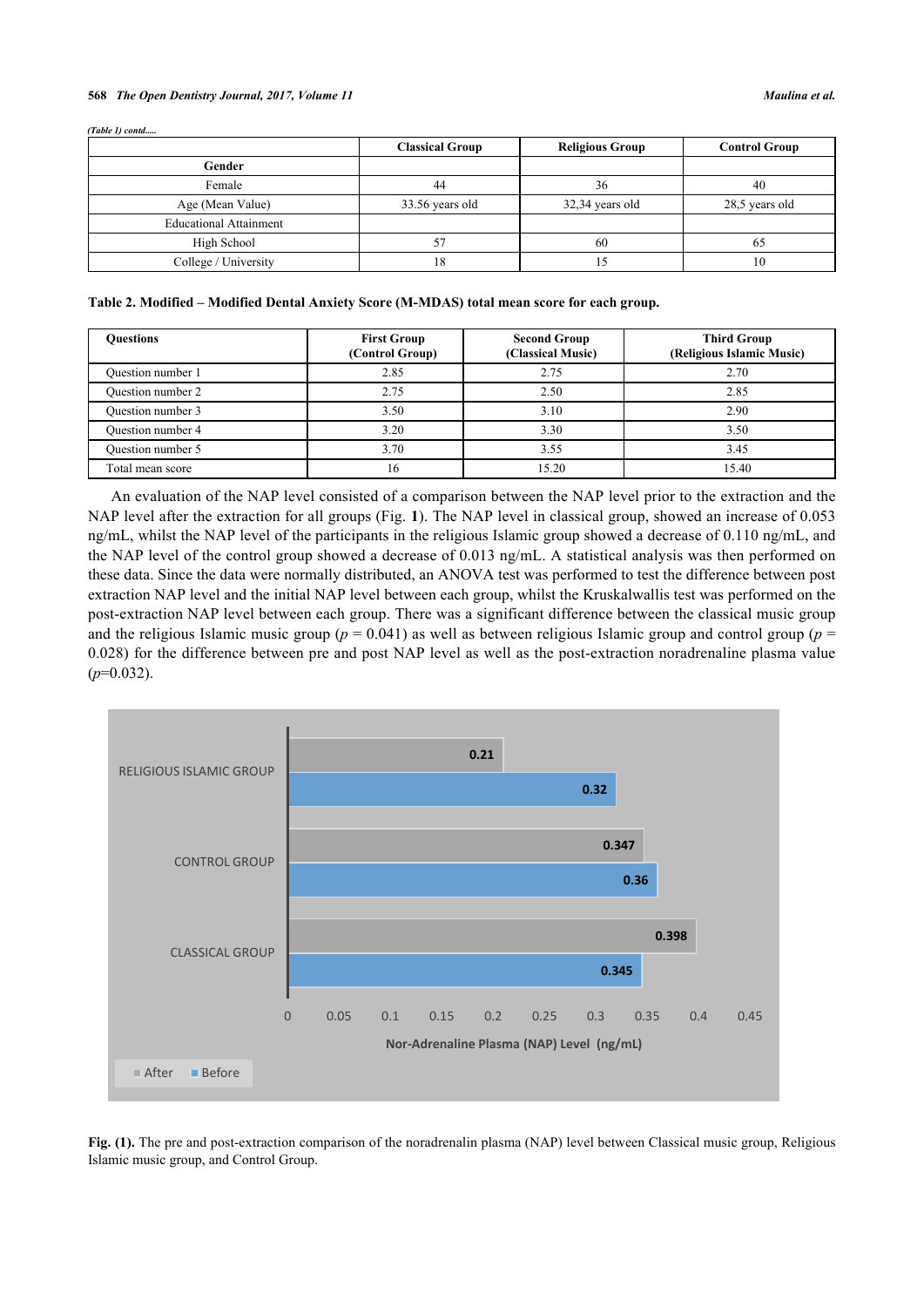As for the systolic and diastolic blood pressure, a comparison of systolic blood pressure and diastolic blood pressure, between each group prior and after the extraction procedure is illustrated in Table **[3](#page-4-0)**. A statistical analysis by using the ANOVA test on systolic blood pressure value revealed that there were no significant difference between each group on initial systolic blood pressure level  $(p=0.63)$ , as well as post-extraction systolic blood pressure level  $(p=0.57)$ . There was a significant difference found for systolic blood pressure between the classical music group and the religious Islamic music group ( $p = 0.037$ ) as well as between religious Islamic group and control group ( $p = 0.023$ ) for the difference between pre and post systolic blood pressure. An ANOVA test result on initial diastolic blood pressure between groups revealed no significant difference for any variables compared.

<span id="page-4-0"></span>

| Table 3. Pre and post-extraction systolic blood pressure (mm/Hg) and diastolic blood pressure (mm/Hg) comparison between |  |  |
|--------------------------------------------------------------------------------------------------------------------------|--|--|
| groups.                                                                                                                  |  |  |

|                                 | Classical music group |       | Control group |       |       | Religious Islamic music group |        |       |       |
|---------------------------------|-----------------------|-------|---------------|-------|-------|-------------------------------|--------|-------|-------|
|                                 | Pre                   | Post  | Diff*         | Pre   | Post  | Diff*                         | Pre    | Post  | Diff* |
| <b>Systolic Blood Pressure</b>  | 129.77                | 32.23 | 12.46         | 36.76 | 35.55 | 1.21                          | 126.55 | 20.32 | 16.23 |
| <b>Diastolic Blood Pressure</b> | 79.20                 | 81.46 | 12.26         | 80.85 | 79.32 | $\perp$ 1.53                  | 80.34  | 78.52 | 1.82  |
| $\sim$ $\sim$ $\sim$ $\sim$     |                       |       |               |       |       |                               |        |       |       |

\*Differences

#### **4. DISCUSSION**

There are several mechanism that underlies dental anxiety, one of which, an increase of the sympathetic and parasympathetic nerve system activities [\[21](#page-6-15)]. An increased activity of the symphatetic nerves will then be followed by an increase in noradrenaline secretion and therefore causing an increase in blood pressure, heart rate, and muscle contractility [\[22](#page-6-16) - [24](#page-6-17)]. Part of the results of the present study was in-line with the above theory (Table **[3](#page-4-0)**). The allocation of music is supposed to activate the parasympathetic nerve system and hence inducing the parasympathetic system to be more dominant than the sympathetic system. This mechanism will affect the decrease of the muscle contractility as well as the heart rate [[22,](#page-6-16) [25\]](#page-6-18). Therefore in general music is expected to reduce anxiety, including dental anxiety [[18,](#page-6-12) [26\]](#page-6-19).

In the present study, participants who listened to classical music tend to show an increase in the NAP level, the systolic blood pressure, as well as the diastolic blood pressure. This particular results of the study is different from most previous studies[[27](#page-6-20), [28](#page-6-21)] that showed the decrease of blood pressure during music intervention. Despite of the difference from the results of previous studies, there is one study conducted by Chafin *et al*. that was partially inline with the result of the present study. In their study, Chafin *et al*. stated that different type of music might have different effect on blood pressure [[29](#page-6-22)]. This particular result of the study might be due to the fact that the participants of the current study were all Indonesian and were not familiar with classical music. Classical music might be a familiar tone for those originated from European countries, yet, it might not be the case for Indonesian people. A study by Mok and Wong (2003) that evaluated the effect of music on patient's anxiety showed that participants who listened to the music they prefered will show more significant decrease [[30\]](#page-7-0).

Another study by Aitken *et al*. [\[31\]](#page-7-1) about the efficacy of music therapy on forty-five children aged 4-6 years old who were about to undergo dental treatment showed no significant differences statistically between those who listened to upbeat music group, relaxing group, and no music group. As for the increase of the diastolic blood pressure, it might be due to the fact that the increase of the NAP plasma level during anxiety will cause vasocontriction of blood vessels in general, which will cause total perifer resistance [\[22](#page-6-16)]. An increase in total perifer resistance will increase the diastolic blood pressure [\[32](#page-7-2), [33](#page-7-3)].

Unlike the participants of the classical music group, the participants who listened to religious Islamic music showed a decrease in systolic blood pressure, diastolic blood pressure, as well as NAP level. This part of the present study showed that music reduced dental anxiety as expected and was inline with a study conducted by Sevban *et al*. about the effect of music on anxiety in patients that were about to undergo surgery. In that study, it was revealed that the level of anxiety prior to surgery was significantly reduced when patient were exposed to music intervention [[34\]](#page-7-4). Another study by Bradshaw *et al*. about the effect of religious music on anxiety experienced by the elderly showed that religious music was proven to be effective in reducing anxiety [[35\]](#page-7-5).

Another mechanism that might be responsible for the reduction of the blood pressure and NAP level in the Islamic music group is the familiarity of the Islamic music used in the current study. As a country with the biggest Muslim population, Islamic music is something familiar to Indonesian. A study by Sung *et al*. about the effect of familiar music intervention on anxiety experienced by the elderly suggested that the familiarity of the music might recall certain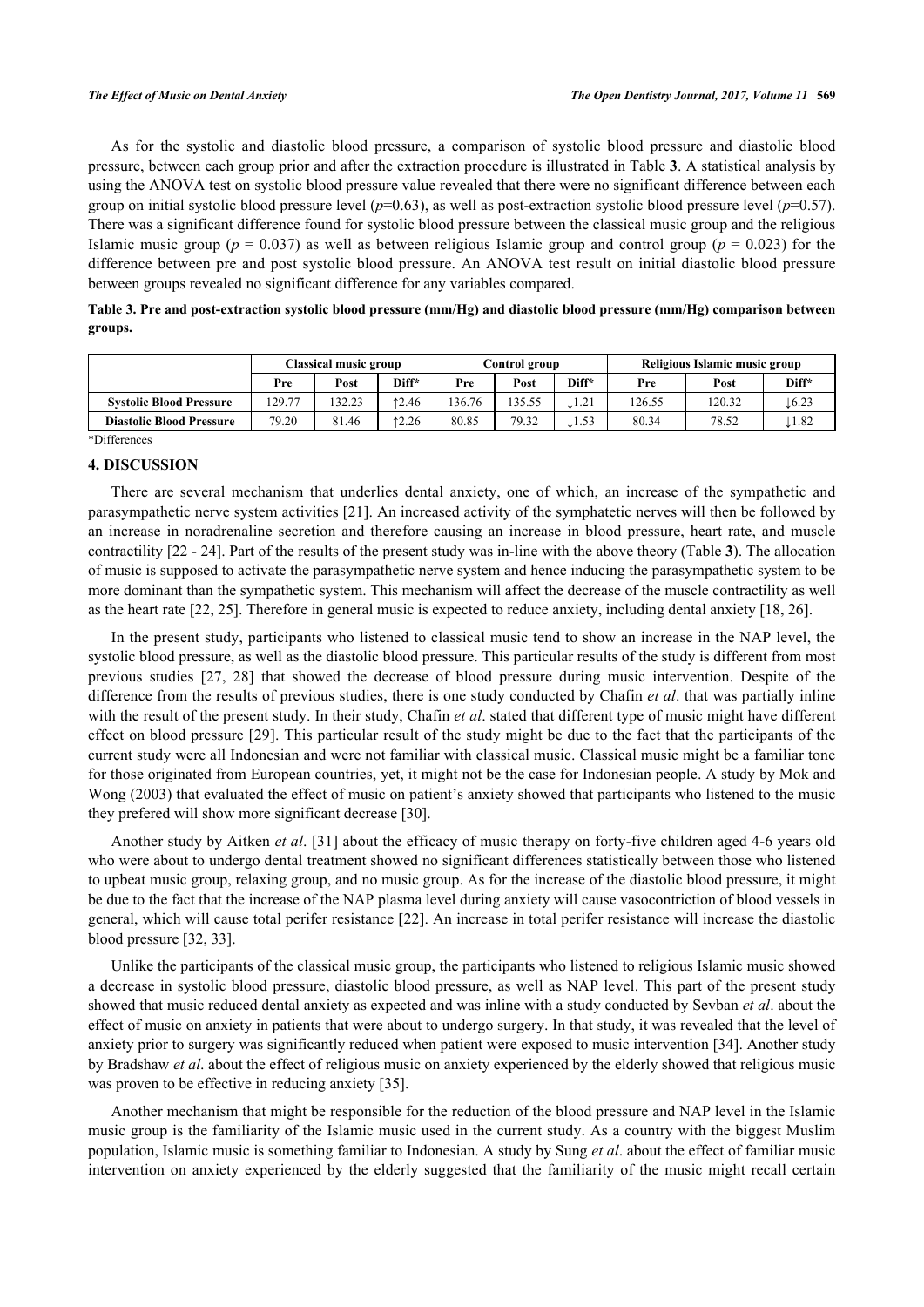pleasant memories associated with the music and that it might elicit the patient's positive feeling and therefore is responsible for the reduced anxiety [\[36](#page-7-6)].

# **CONCLUSION**

Religious Islamic music intervention for Indonesian muslim patients who were about to undergo dental extraction procedure was proven to be effective in decreasing systolic blood pressure, diastolic blood pressure, and nordrenaline plasma level, whilst classical music did not seem to be as effective in this particular group of patients. In regards to the current results, considering the fact that all participants were muslims with a homogenous cultural background, further study investigating the effect of religious Islamic music on patients with more diversified religious beliefs as well as racial and cultural background will provide valuable scientific insight in this particular area of study.

#### **LIST OF ABBREVIATIONS**

| <b>BP</b>     |     | Blood pressure                         |
|---------------|-----|----------------------------------------|
| <b>NAP</b>    |     | Nor-Adrenaline Plasma                  |
| <b>VAS</b>    |     | Visual analogue scale                  |
| <b>M-MDAS</b> |     | Modified-Modified dental anxiety score |
| <b>ELISA</b>  | $=$ | Enzyme-linked immunosorbent assays     |
| <b>ANOVA</b>  |     | Analysis of variance                   |

# **ETHICS APPROVAL AND CONSENT TO PARTICIPATE**

Ethics approval was obtained from the Profession and Research Ethics Committee of Medical Committee, Faculty of Dentistry, Dental Hospital Padjadjaran University.

#### **HUMAN AND ANIMAL RIGHTS**

All procedures and ethical aspect of the current research has been conducted in full accordance with the World Medical Association Declaration of Helsinki

## **CONSENT FOR PUBLICATION**

All participants gave their written consent for their participation in the current study and the usage of any of their photograph(s), that was taken during the study that was related to the study procedure, in all possible publication related to the study.

# **CONFLICT OF INTEREST**

The authors declare no conflict of interest, financial or otherwise.

## **ACKNOWLEDGEMENT**

The authors would like to acknowledge the Indonesian Ministry of Research, Technology, and Higher Education for their support in the current study by partially funded the study through the Beasiswa Program Pasca Sarjana scheme.

#### **SUPPLEMENTARY MATERIAL**

Supplementary material is available on the publishers Web site along with the published article.

#### **REFERENCES**

- <span id="page-5-0"></span>[1] Nair MA, Shankarapillai R, Chouhan V. The dental anxiety levels associated with surgical extraction of tooth. Int J Dent Clin 2009; 1: 20-3.
- <span id="page-5-1"></span>[2] Pohjola V, Lahti S, Vehkalahti MM, Tolvanen M, Hausen H. Association between dental fear and dental attendance among adults in Finland. Acta Odontol Scand 2007; 65(4): 224-30.
- [\[http://dx.doi.org/10.1080/00016350701373558\]](http://dx.doi.org/10.1080/00016350701373558) [PMID: [17762985](http://www.ncbi.nlm.nih.gov/pubmed/17762985)]
- [3] Eli I. Behavioural interventions could reduce dental anxiety and improve dental attendance in adults. Evid Based Dent 2005; 6(2): 46. [\[http://dx.doi.org/10.1038/sj.ebd.6400323\]](http://dx.doi.org/10.1038/sj.ebd.6400323) [PMID: [16208392](http://www.ncbi.nlm.nih.gov/pubmed/16208392)]
- <span id="page-5-2"></span>[4] Naidu RS, Lalwah S. Dental anxiety in a sample of West Indian adults. West Indian Med J 2010; 59(5): 567-72. [PMID: [21473408\]](http://www.ncbi.nlm.nih.gov/pubmed/21473408)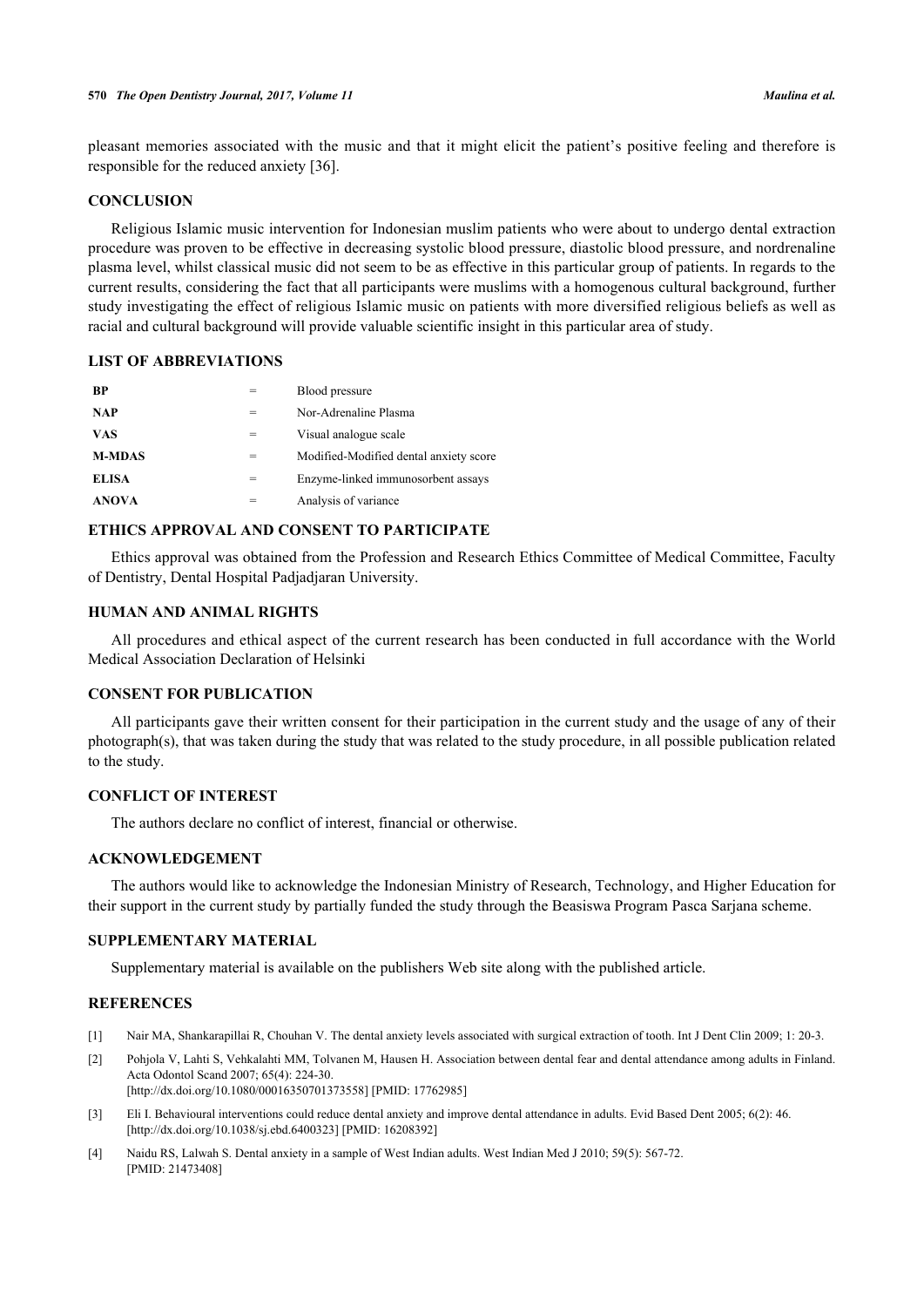- <span id="page-6-0"></span>[5] Klingberg G. Dental anxiety in children and adolescent.Cognitive behavioral therapy for dental phobia and anxiety.  $2^{nd}$  ed. New York: Wiley 2013; pp. 79-88. Internet [\[http://dx.doi.org/10.1002/9781118499825.ch6](http://dx.doi.org/10.1002/9781118499825.ch6)]
- <span id="page-6-1"></span>[6] Locker D, Liddell A, Shapiro D. Diagnostic categories of dental anxiety: A population-based study. Behav Res Ther 1999; 37(1): 25-37. [\[http://dx.doi.org/10.1016/S0005-7967\(98\)00105-3\]](http://dx.doi.org/10.1016/S0005-7967(98)00105-3) [PMID: [9922555](http://www.ncbi.nlm.nih.gov/pubmed/9922555)]
- <span id="page-6-2"></span>[7] Hoem AF, Tvermyr K, Elde KM. Clinical management of the adult patient with dental anxiety. Norwegia: UNIVERSITETET I TROMSØ 2012.
- <span id="page-6-3"></span>[8] Shives LR. Basic concept of psychiatric-mental health nursing. 8<sup>th</sup> ed. Philadelphia, Baltimore, New York, London, Buenos Aire, Hongkong, Sydney, Tokyo: Wolters Kluwer - Lippincott Williams and WIlkins 1998.
- <span id="page-6-4"></span>[9] Indu K. Essentials of Medical Physiology. 3rd ed, E-Book, ISBN 9780080472706. India: Elsevier 2008.
- <span id="page-6-5"></span>[10] Brooker C. Human structure and function: Nursing applications in clinical practice.  $2^{nd}$  ed. Elsevier Health Sciences 1997.
- <span id="page-6-6"></span>[11] Ovayolu N, Ucan O, Pehlivan S, et al. Listening to Turkish classical music decreases patients' anxiety, pain, dissatisfaction and the dose of sedative and analgesic drugs during colonoscopy: a prospective randomized controlled trial. World J Gastroenterol 2006; 12(46): 7532-6. [\[http://dx.doi.org/10.3748/wjg.v12.i46.7532](http://dx.doi.org/10.3748/wjg.v12.i46.7532)] [PMID: [17167846\]](http://www.ncbi.nlm.nih.gov/pubmed/17167846)
- [12] Mamedova L, Metin I, Ekici N, Huseyinov M, Huseyinova G, Guner SS. Effects of various intervals applied in classical music on the ultrastructure of reflector nerve and muscle terminals (A musical, medical, biological and experimental study). Asian J Cell Biol 2008; 3: 41-6. [\[http://dx.doi.org/10.3923/ajcb.2008.41.46](http://dx.doi.org/10.3923/ajcb.2008.41.46)]
- <span id="page-6-7"></span>[13] Klassen JA, Liang Y, Tjosvold L, Klassen TP, Hartling L. Music for pain and anxiety in children undergoing medical procedures: A systematic review of randomized controlled trials. Ambul Pediatr 2008; 8(2): 117-28. [\[http://dx.doi.org/10.1016/j.ambp.2007.12.005\]](http://dx.doi.org/10.1016/j.ambp.2007.12.005) [PMID: [18355741](http://www.ncbi.nlm.nih.gov/pubmed/18355741)]
- <span id="page-6-8"></span>[14] Rana SA, North AC. The effect of rythmic Quranic recitation on depression. J Behav Sci 2007; 17: 37-53.
- <span id="page-6-9"></span>[15] Mirbagher AN, Ranjbar N. Effects of recitation of Holy Quran on anxiety of women before cesarean section: A randomize clinical trial. Qom University Med Sci J 2010; 4: 15-9.
- <span id="page-6-10"></span>[16] Nguyen TN, Nilsson S, Hellström AL, Bengtson A. Music therapy to reduce pain and anxiety in children with cancer undergoing lumbar puncture: A randomized clinical trial. J Pediatr Oncol Nurs 2010; 27(3): 146-55. [\[http://dx.doi.org/10.1177/1043454209355983\]](http://dx.doi.org/10.1177/1043454209355983) [PMID: [20386063](http://www.ncbi.nlm.nih.gov/pubmed/20386063)]
- <span id="page-6-11"></span>[17] Bradt J, Dileo C, Potvin N. Music for stress and anxiety reduction in coronary heart disease patients. Cochrane Database Syst Rev 2013; 28(12): CD006577. [PMID: [24374731\]](http://www.ncbi.nlm.nih.gov/pubmed/24374731)
- <span id="page-6-12"></span>[18] Lai H-L, Hwang M-J, Chen CJ, Chang K-F, Peng T-C, Chang F-M. Randomised controlled trial of music on state anxiety and physiological indices in patients undergoing root canal treatment. J Clin Nurs 2008; 17(19): 2654-60. [\[http://dx.doi.org/10.1111/j.1365-2702.2008.02350.x\]](http://dx.doi.org/10.1111/j.1365-2702.2008.02350.x) [PMID: [18808630](http://www.ncbi.nlm.nih.gov/pubmed/18808630)]
- <span id="page-6-13"></span>[19] Oliviany J. Penurunan nilai tekanan darah dan denyut nadi pasien odontektomi dengan musik jazz instrumental. Minor Thesis. Bandung, Indonesia: Universitas Padjadjaran 2009.
- <span id="page-6-14"></span>[20] Lahmann C, Schoen R, Henningsen P, *et al.* Brief relaxation versus music distraction in the treatment of dental anxiety: a randomized controlled clinical trial. J Am Dent Assoc 2008; 139(3): 317-24. [\[http://dx.doi.org/10.14219/jada.archive.2008.0161\]](http://dx.doi.org/10.14219/jada.archive.2008.0161) [PMID: [18310736](http://www.ncbi.nlm.nih.gov/pubmed/18310736)]
- <span id="page-6-15"></span>[21] Sadock BJ, Sadock VA. Compherehsive Textbook of Psychiatry. Lippincott Williams and Wilkins 2005.
- <span id="page-6-16"></span>[22] Guyton AC, Hall JE. Textbook of medical physiology. Philadelphia: Saunders Elsevier 2006.
- [23] Kingsnorth AN, Maid AA. Fundamentals of surgical practice. Cambridge: Cambridge University Press 1998.
- <span id="page-6-17"></span>[24] Bell DR, Rhoades R. Medical physiology. Principles for clinical medicine: Lippincot Williams and Wilkins 2008.
- <span id="page-6-18"></span>[25] Chiu P, Kumar A. Music therapy: Loud noise or soothing notes. Int Pediatr 2003; 18: 204-8.
- <span id="page-6-19"></span>[26] Moola S. Effectiveness of music interventions in reducing dental anxiety in paediatric and adult patients. Adelaide: The University of Adelaide 2011; 9: pp. (18)588-630.
- <span id="page-6-20"></span>[27] Loomba RS, Arora R, Shah PH, Chandrasekar S, Molnar J. Effects of music on systolic blood pressure, diastolic blood pressure, and heart rate: a meta-analysis. Indian Heart J 2012; 64(3): 309-13. [\[http://dx.doi.org/10.1016/S0019-4832\(12\)60094-7\]](http://dx.doi.org/10.1016/S0019-4832(12)60094-7) [PMID: [22664817](http://www.ncbi.nlm.nih.gov/pubmed/22664817)]
- <span id="page-6-21"></span>[28] Sutoo D, Akiyama K. Music improves dopaminergic neurotransmission: demonstration based on the effect of music on blood pressure regulation. Brain Res 2004; 1016(2): 255-62. [\[http://dx.doi.org/10.1016/j.brainres.2004.05.018\]](http://dx.doi.org/10.1016/j.brainres.2004.05.018) [PMID: [15246862](http://www.ncbi.nlm.nih.gov/pubmed/15246862)]
- <span id="page-6-22"></span>[29] Chafin S, Roy M, Gerin W, Christenfeld N. Music can facilitate blood pressure recovery from stress. Br J Health Psychol 2004; 9(Pt 3): 393-403.

[\[http://dx.doi.org/10.1348/1359107041557020\]](http://dx.doi.org/10.1348/1359107041557020) [PMID: [15296685](http://www.ncbi.nlm.nih.gov/pubmed/15296685)]